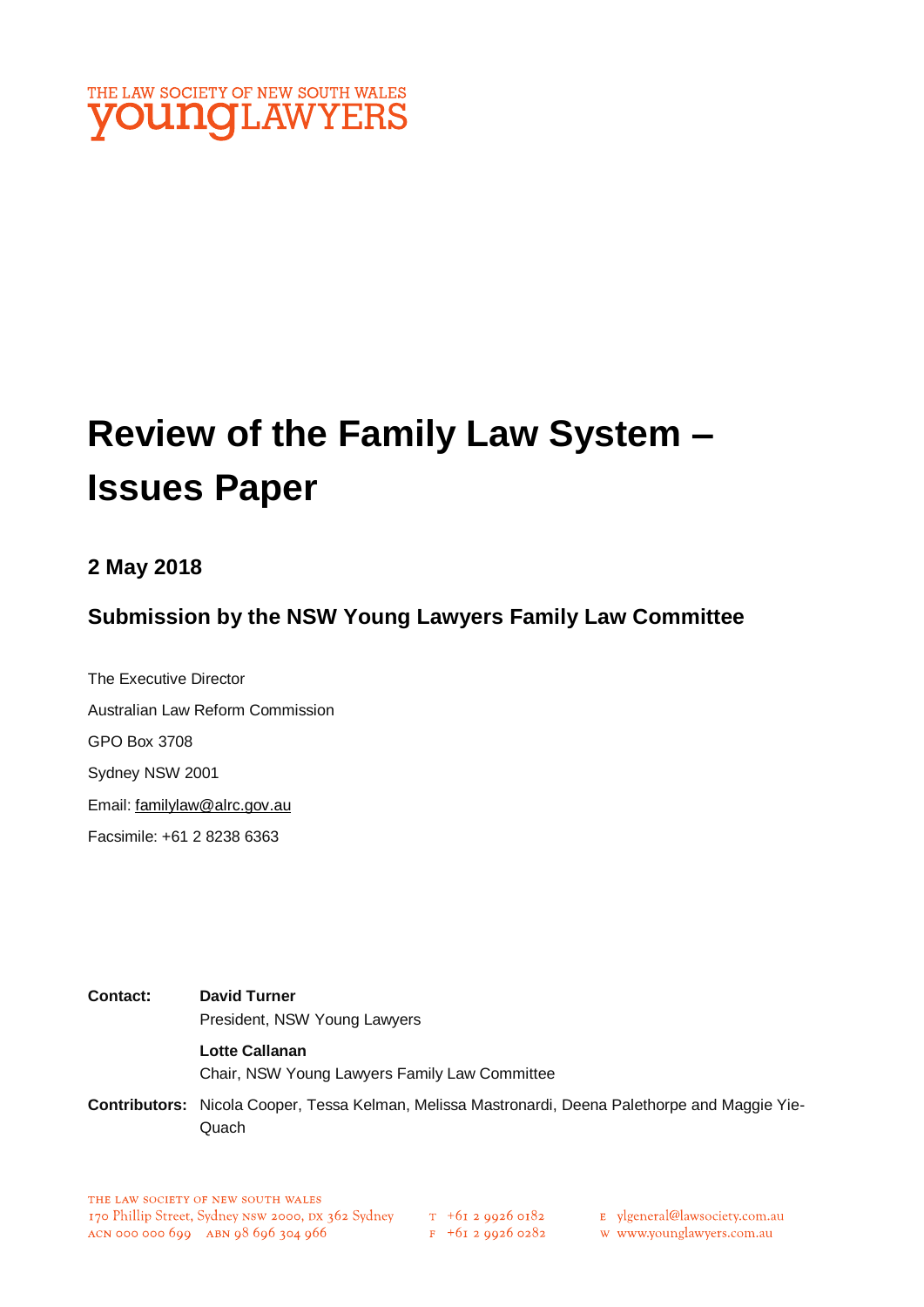#### THE LAW SOCIETY OF NEW SOUTH WALES **VOUNCLAWYERS**

## The NSW Young Lawyers Family Law Committee (Committee) makes the following submission in response to the Review of the Family Law System – Issue Paper.

#### **NSW Young Lawyers**

NSW Young Lawyers is a division of The Law Society of New South Wales. NSW Young Lawyers supports practitioners in their professional and career development in numerous ways, including by encouraging active participation in its 15 separate committees, each dedicated to particular areas of practice. Membership is automatic for all NSW lawyers (solicitors and barristers) under 36 years and/or in their first five years of practice, as well as law students. NSW Young Lawyers currently has over 15,000 members.

The NSW Young Lawyers Family Law Committee (**Committee**) comprises members interested in all aspects of family law. The Committee coordinates family law related Continuing Professional Development (CPD) Programs and keep family law practitioners informed and connected by running regular Committee regarding legislative changes, important judicial decisions and current matters of interest in the area of family law. The Committee also provides a networking platform for students and lawyers working across all aspects of family law.

The Committee welcomes the opportunity to respond to the Review of the Family Law System – Issues Paper. The Committee supports the submissions made by the Law Society of NSW and to the extent the Committee's submissions differ or special mention is warranted, our submissions follow below:

## **Question 3: In what ways could access to information about family law and family law related services, including family violence services, be improved?**

A considerable amount of information about family law and family law related services is available on the internet and, in particular, the Family Court and Federal Circuit Court websites, including a number of Fact Sheets and 'do it yourself' kits. However, parties who are unfamiliar with the family law system, particularly the difference between the Family Court and the Federal Circuit Court and the different forms, rules and procedures used in each court, indeed some registries, may have difficulty navigating the available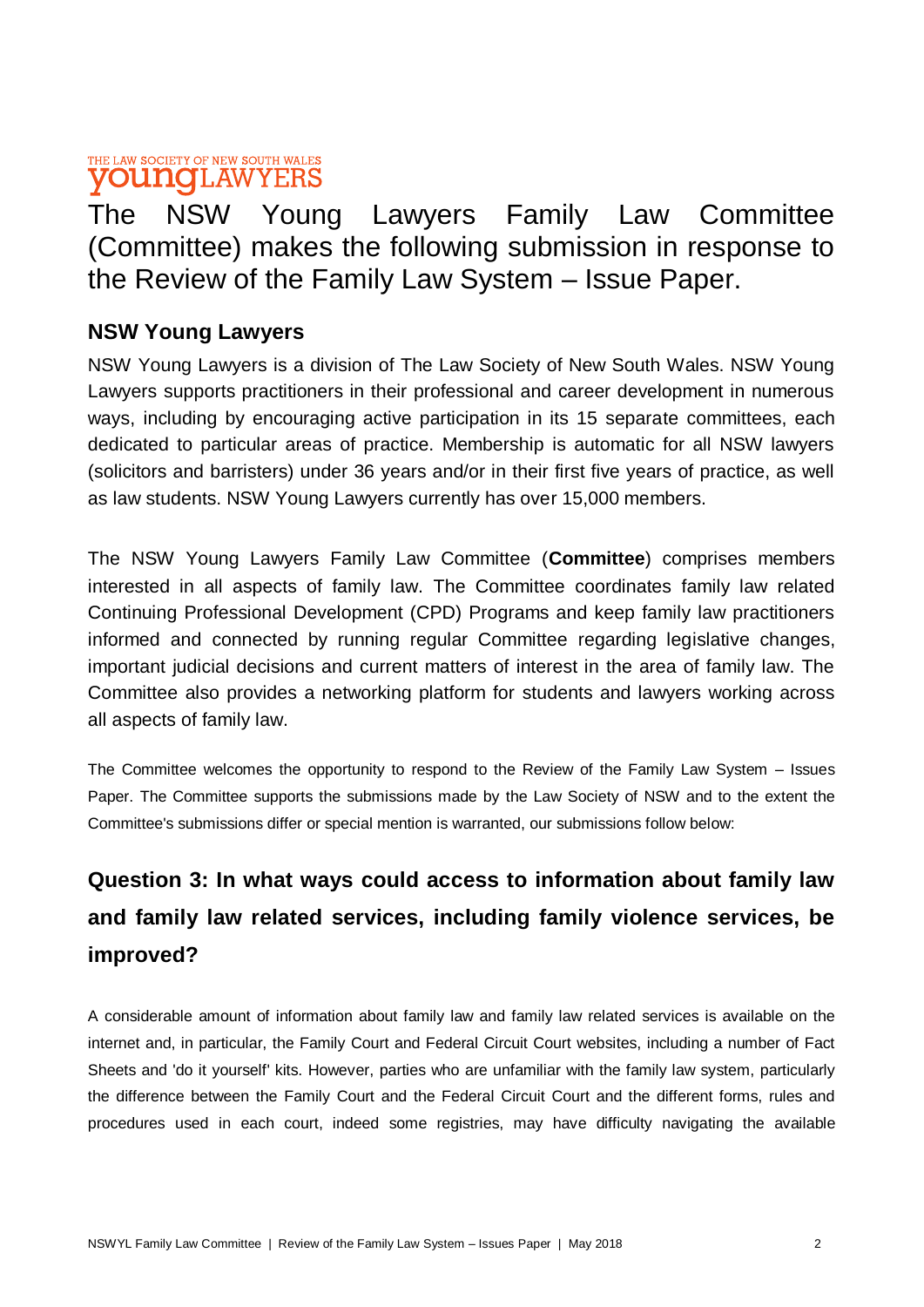#### THE LAW SOCIETY OF NEW SOUTH WALES **DUI TO LAWYERS**

information and identifying which information is in fact relevant to their circumstances. The Committee submits a one court system would minimise the confusion for parties and allow the court's website to be streamlined, forms simplified and information consolidated in one user-friendly website.

While there are a number of 'do-it-yourself' kits and information brochures available on the courts' websites, the Committee submits the use of video guides and interactive forms would be of benefit. In addition, the resources available on the courts' websites should be available in languages other than English. For example, information on the courts' website about "Family law in Australia"<sup>1</sup>, which has links to brief summaries about parenting cases and the best interests of the child<sup>2</sup> and financial cases<sup>3</sup>, is only available in English notwithstanding it is a summary of the cornerstones of the family law system. Fact sheets and do-ityourself kits should be available in a multiple languages and the increased use of video-guides would be relatively easy to translate or subtitle in the languages other than English.

The Committee supports the adoption of a one court system, which would in turn streamline the provision of information and reduce confusion for parties and practitioners. If a one court system is not adopted, the Committee submits the Federal Circuit Court website should be simplified and family law and general federal information presented separately, which could be achieved relatively easily with a pop-up prompt upon accessing the website.

#### **Question 4: How might people with family law related needs be assisted to navigate the family law system?**

The Committee submits that navigation of the family law system will be assisted by a simplification of the Family Law Act and the courts' rules, preferably through the adoption of a one court system. The legislation as it stands is convoluted and the rules often differ significantly between the courts, creating confusion for parties and practitioners alike. If concepts such as the presumption of equal shared parental responsibility

<sup>1</sup> Family Court of Australia, *Family Law in Australia, <*http://www.familycourt.gov.au/wps/wcm/connect/fcoaweb/familylaw-matters/family-law-in-australia/>

<sup>2</sup> Family Court of Australia, *Parenting Cases – the best interest of the child ,<*

http://www.familycourt.gov.au/wps/wcm/connect/fcoaweb/family-law-matters/family-law-in-australia/parenting-cases-thebest-interests-of-the-child/parenting-cases>

<sup>3</sup> Family Court of Australia, *Financial cases, <*http://www.familycourt.gov.au/wps/wcm/connect/fcoaweb/family-lawmatters/family-law-in-australia/financial-cases/financial-cases>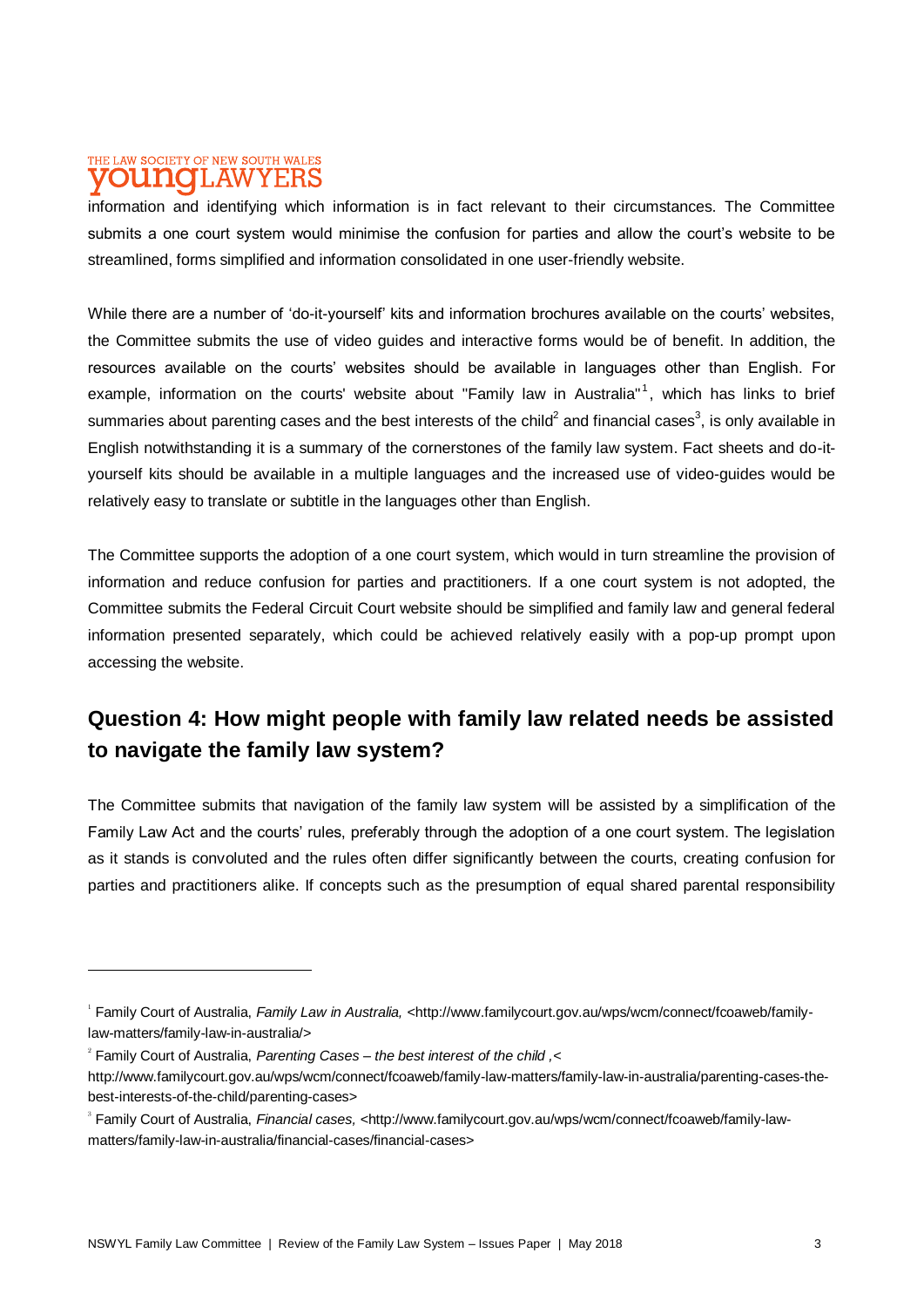#### THE LAW SOCIETY OF NEW SOUTH WALES **OUNOLAWYERS**

 $\overline{a}$ 

and the frequently referred to "four-step process"<sup>4</sup> in financial matters are retained, they ought to be specifically referred to in the legislation and the relevant sections should flow in a logical sequence, preferably without the need to cross-reference multiple and at times un-related sections in the Act.<sup>5</sup> The Committee also submits a simplification of the Act and the Rules and clear and logical pathway in the Act for both parenting and property matters would enable such pathway to be clearly articulated in an interactive quide on the courts' website.

In addition, parties and practitioners alike would be better able to navigate the family law system if there were consistency in registry practices and procedures. Committee Members' experience is that court processes often vary significantly between registries, creating confusion and the risk of inconsistency of experience and outcome in the court system.

### **Question 9: How can the accessibility of the family law system be improved for people living in rural, regional and remote areas of Australia?**

The Committee submits the increased use of technology is essential to ensure people living in rural and regional areas are able to readily and easily access the family law system. Litigants and practitioners are routinely expected to travel significant distances for short court matters which could easily be conducted by telephone and video-link. The Committee submits that some procedural matters could also be conducted online (for example, divorce hearings), as is the case in some Supreme and District Court matters.

The Committee submits there is an opportunity for the court to improve the online portal. There are still a number of court documents, such as subpoenas and urgent applications, which can only be filed in the registry either in person or by post, which is a particular disadvantage to rural and regional parties and practitioners. Documents such as subpoenas and urgent applications which require a Registrar's consideration could be filed online and remain 'unsealed' until a Registrar has considered them, similar to the current process for the filing of an Application in a Case.

<sup>4</sup> See, eg, *Bevan & Bevan* [2013] FamCAFC 116, which acknowledges the regular application of the four-step process while cautioning it is simply a means to an end and not "statutory edict".

 $\rm\,s$  For example, in property matters, a consideration of s79 or 90SM in de facto matters requires a consideration of s75(2) or 90SF(3). Superannuation provisions are contained much later in the Act at s90MT.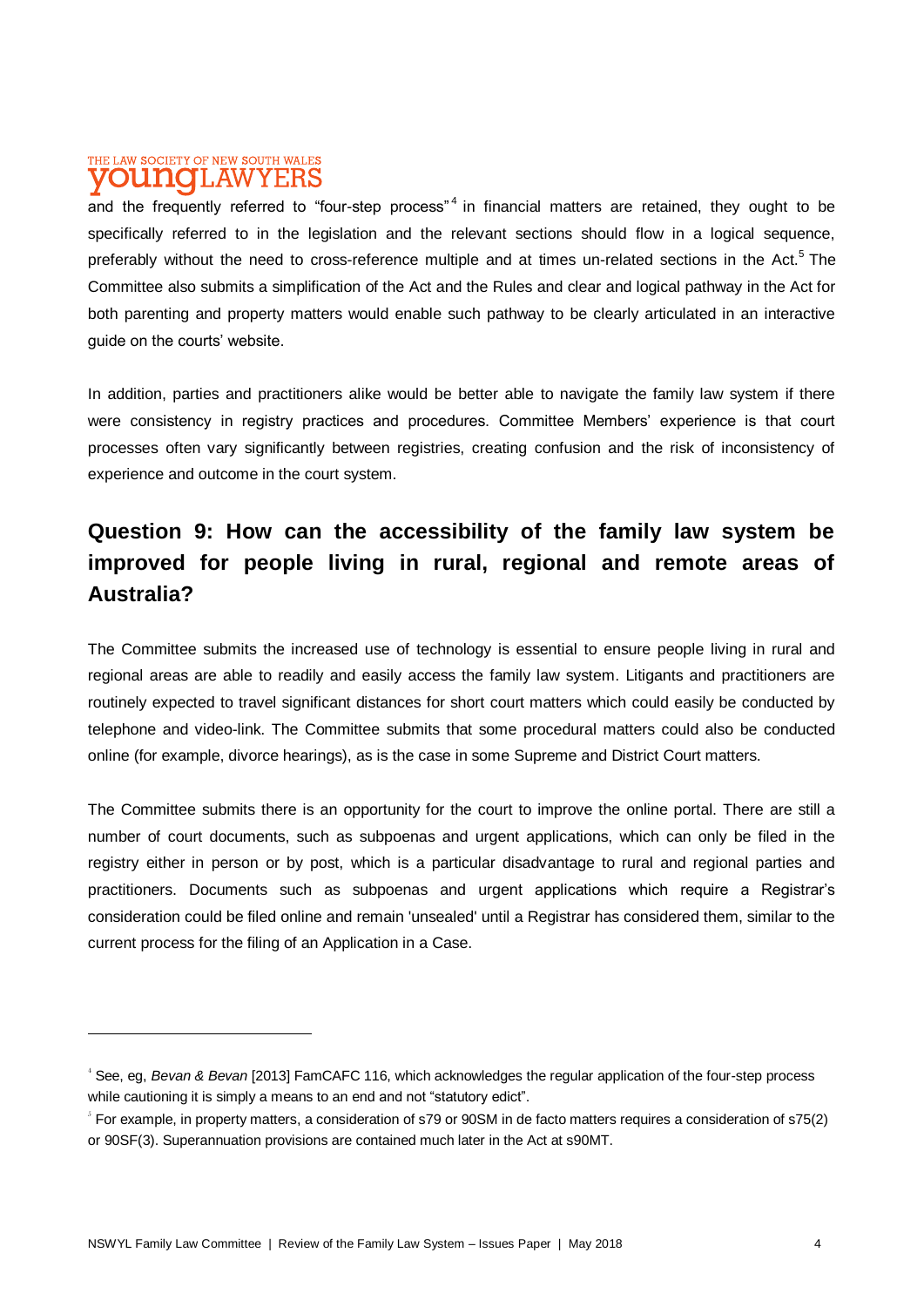#### THE LAW SOCIETY OF NEW SOUTH WALES T.AW onno

The Committee submits that court listing practices in rural and regional registries often means that matters are not afforded sufficient time or simply not reached at all. It is not uncommon for interim and final hearings to be triple listed and up to 40 mentions listed in one day. The Committee submits that a greater use of telephone and video-link for mentions and directions hearings in regional registries would free up the court's time during circuits to hear substantive matters.

## **Question 10: What changes could be made to the family law system, including to the provision of legal services and private reports, to reduce the cost to clients of resolving family disputes?**

The Committee submits the best way to reduce the cost of family law proceedings is to ensure the family law system is appropriately funded and, in particular, that there is an increase in the number of judicial officers. The current delays in the family law system only seek to increase parties' costs. The Committee also submits the accumulation of costs to clients can be attributed to the significant differences in processes between the registries (referred to at Question 9), as well as quality and content of services provided across Australia. For example, the Committee understands the Melbourne Registry often calls Family Consultants to give oral evidence without the need for a written report, which reduces the court's costs associated with preparing reports and the concomitant delay in waiting for the reports to be prepared and released before matters can progress.

Committee Members have experienced a significant degree of variation when it comes to the content of the reports; some Family Consultants provide a lot more detail and information in their reports, and there appears to be individual discretion amongst Family Consultants as to whether or not they will speak directly with children's schools, counsellors etc., or meet with members of the parties' extended families. These discrepancies not only make it difficult for clients to resolve their disputes but also make it difficult for legal practitioners to assist their clients navigate the system, which can vary significantly depending on the registry. If more detailed reports were available earlier in the proceedings (unlike the current process, at least in Sydney, whereby the current waiting list for a more detailed family report is 12 months from the date the order is made), parties would be more likely to resolve their matter, avoid a final hearing and reduce their costs.

The current delays in the allocation of final hearing also reduces the incentive to obtain a privately funded report as although the report can be obtained much quicker, hearing dates are not. In the meantime, the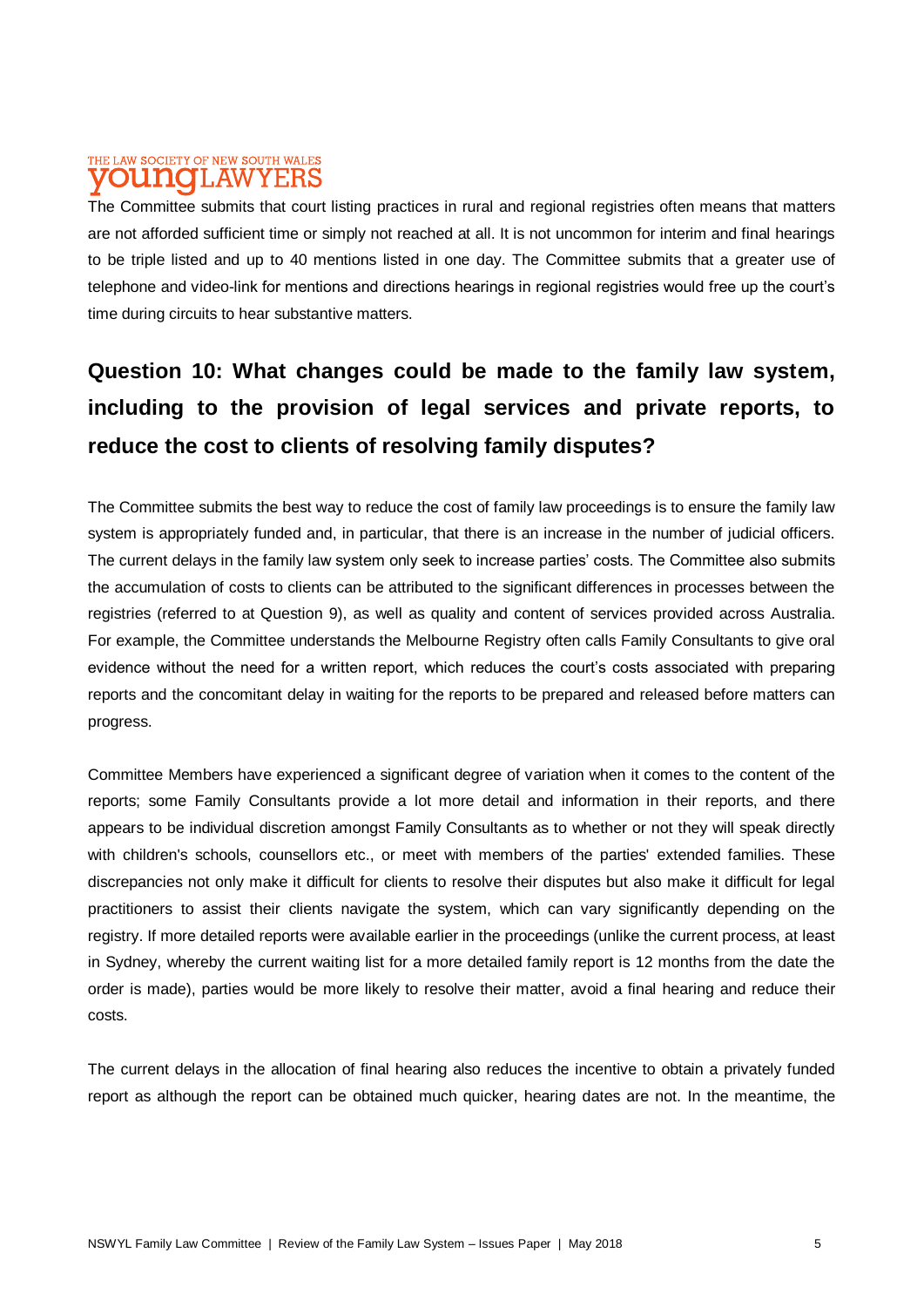#### THE LAW SOCIETY OF NEW SOUTH WALES **DUNOLAWYERS**

report goes "stale" and often requires updating once the final hearing dates are allocated, at further expense to the parties.

## **Question 14: What changes to the provisions in Part VII of the Family Law Act could be made to produce the best outcomes for children?**

The Committee submits the children's best interests must<sup>6</sup> continue to underpin Part VII of the Act; however, the Act must be simplified and parental responsibility should not be linked to time arrangements. The Committee submits the determination of a child's best interests should also expressly refer to the developmental needs of children and all subsections should apply to all parties, not limited to "parents" as is currently the case.<sup>7</sup>

The Committee submits that all steps should be taken to avoid protracted litigation in matters involving children and the increased use of alternative dispute resolution is part of that process. Addressing concerns about the arbitration process  $^8$  and expanding it to include straightforward parenting matters, would encourage engagement and reduce the number of matters in the court system. The mediation process, particularly the requirement to attend family dispute resolution before commencing proceedings, has become a "tick box" for many parties to commence litigation rather than resolve disputes. The Committee submits that section 60I process and the circumstances in which a certificate can be issued and when need to be clarified and applied in a more consistent manner. The Committee notes some anecdotal reports that mediators are not given specific training about the circumstances in which a Section 60I certificate may be issued, which can cause delays for parties and means matters may proceed to court without first engaging in pre-action mediation.

**Question 17: What changes could be made to the provisions in the Family Law Act governing property division to improve the clarity and comprehensibility of the law for parties and to promote fair outcomes?**

<sup>6</sup> *Convention on the Rights of the Child*, opened for signature 20 November 1989 (entered into force 2 September 1990), article 3.

 $7$  See, eg, *Family Law Act 1975* (Cth), s60CC(2)(e).

<sup>8</sup> See, eg, Patrick Parkinson, 'Family Law: Arbitration in family property proceedings: Exploring the potential' (2016) 21 *Law Society Journal* 78.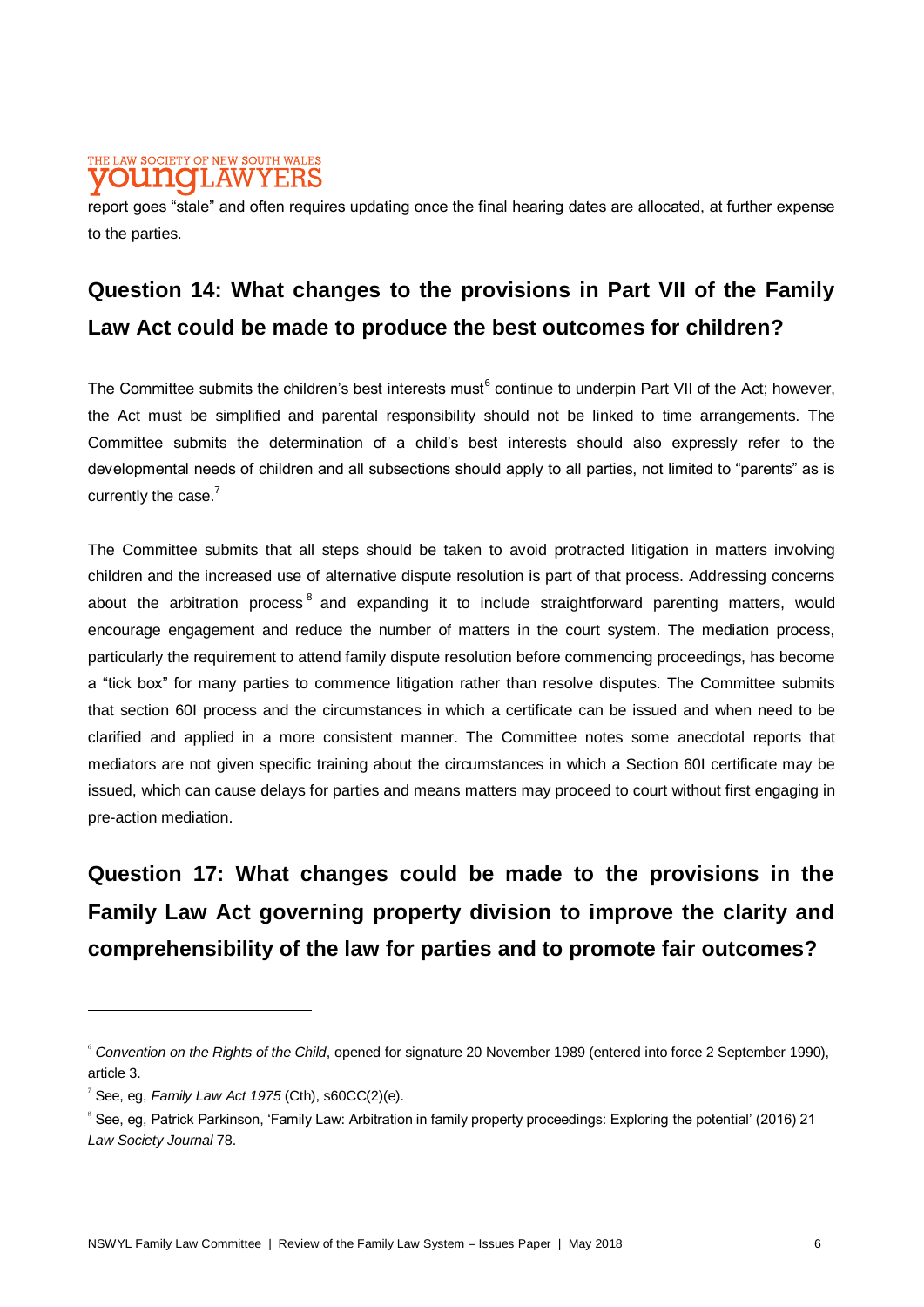#### THE LAW SOCIETY OF NEW SOUTH WALES **ILAW** nino

The Committee submits a simplification of provisions relating to property and financial matters would promote fairer and more consistent outcomes for parties.

The Full Court has noted that the process undertaken during financial matters "*merely illuminates the path to*  the ultimate result."<sup>9</sup> The Committee submits litigants and practitioners would benefit from a clearer legislative pathway, which may include a codification of the "four-step process" if it is to be retained. The Committee submits the application of sections to married and de facto couples is appropriate and would minimise confusion and improve comprehensibility of the law and how it is applied.

The Committee submits that any simplification of the Act ought to minimize the need to cross-reference sections. For example, when considering whether to make and order in property settlement proceedings, section 79 of the Act refers to subsection 75(2) which is named "*Matters to be taken into consideration in relation to spousal maintenance*", some of which are clearly not relevant to property settlement proceedings.<sup>10</sup> The cross-referring between apparently unrelated sections and considerations creates a confusion which could be avoided if the matters set out in section 75(2) were also separately set out in section 79, as relevant.

The Committee submits that a simplification of the Act would improve clarity and comprehensibility for parties, practitioners and the court and lead to more consistent outcomes. A clear legislative pathway would assist the accessibility and transparency of property division for litigants who do not necessarily have access to or knowledge of the underlying body of case law. Litigants and practitioners would be able to follow a logical legislative pathway which would, of course, be informed and interpreted by judicial guidance.

Further, the Committee submits the inclusion of matters relating to financial disclosure in the Act (rather than in the Rules, which differ between the courts) would also promote clarity and result in fairer outcomes, particularly in matters where non-disclosure is an issue. Including disclosure obligations in the Act would enable it to be addressed in a more decisive and comprehensive manner and would provide litigants struggling with a spouse who refuses to provide financial disclosure adequate recourse. In Committee Members' experience, vulnerable parties are often forced to initiate court proceedings due to a spouse who consistently hinders settlement by refusing to provide financial disclosure. However, when the matter is litigated, it is Committee Members' experience that the Court's discretion to take into account a failure to

 $\overline{a}$ 

<sup>9</sup> *Bevan & Bevan* [2013] FamCAFC 116, 71.

<sup>10</sup> See, eg, *Family Law Act 1975* (Cth), s75(2)(h).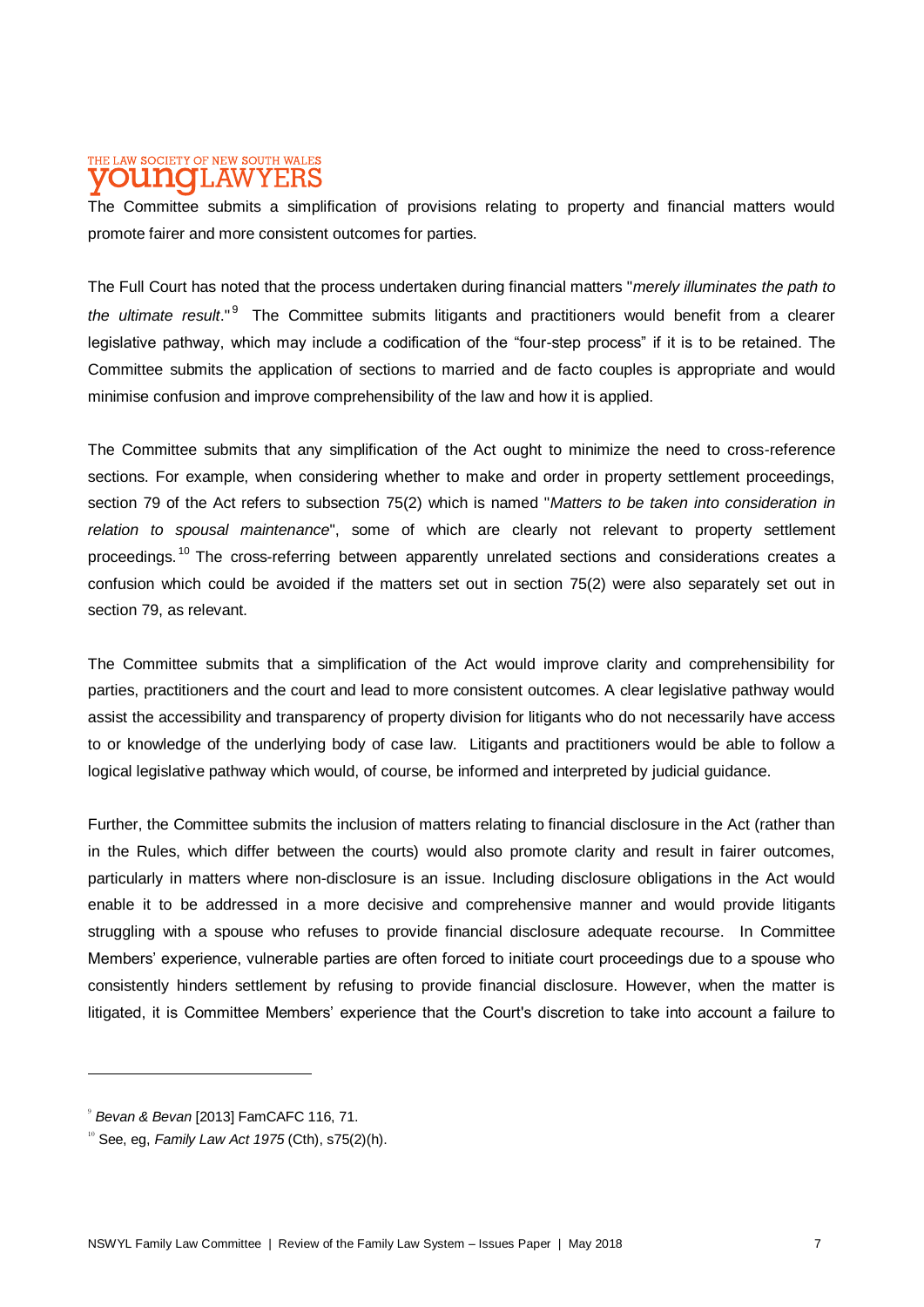#### THE LAW SOCIETY OF NEW SOUTH WALES **OUNOLAWYERS**

provide non-disclosure when making orders for a property settlement is rarely exercised and should be remedied.

Finally, the Committee submits that specific reference to family violence in both the assessment of contributions and s75(2) factors may promote more consistent and just outcomes. For example, the principles enunciated in *Kennon & Kennon* [1997] FamCA 27 could be codified.

## **Question 18: What changes could be made to the provisions in the Family Law Act governing spousal maintenance to improve the clarity and comprehensibility of the law for parties and to promote fair outcomes?**

Similar to the submission at Question 17, the sections relating to spousal maintenance could also be simplified and set out in a more sequential manner. The current format requires litigants and practitioners to move between multiple sections in the Act and, in the Committee's submission, setting out the process enunciated in *Bevan & Bevan* (1995) FLC 92-600 in the Act, preferably in the one section, would improve clarity and comprehensibility and promote fairer and more consistent outcomes.

Finally, if family violence is to be specifically included as a consideration in property matters, it should also be included as a consideration in an application for spousal maintenance.

## **Question 20: What changes to court processes could be made to facilitate the timely and cost-effective resolution for family law disputes?**

The Committee submits there are a number of court processes which currently contribute to the delay and costs of family law disputes. As noted at Question 10, there are significant discrepancies and inconsistencies in processes between courts and registries. At present, judges in the Federal Circuit Court case manage all matters taking up valuable time that could be allocated to hearing substantive disputes. Committee Members' experience is that there are significant delays associated with having judges case manage matters at the early stage of proceedings, with parties waiting for significant periods for their matter to be called only to be told the court is "too busy" to hear the matter and resolve even procedural disputes. The Committee submits that staggered listing practices could be adopted in duty lists in the same way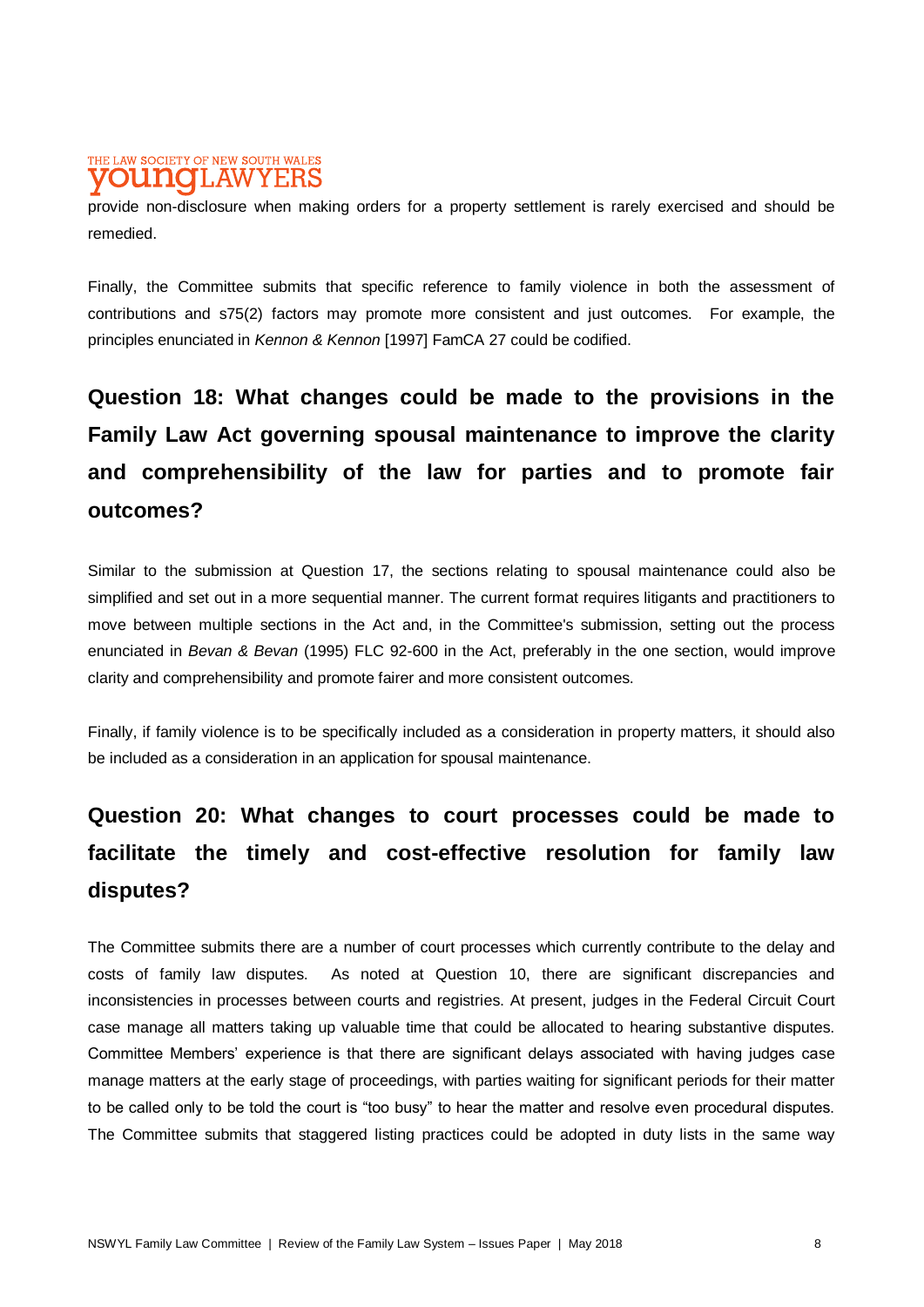#### THE LAW SOCIETY OF NEW SOUTH WALES T.AW DIDITIO

divorce hearings are staggered to minimise the need for parties to wait for extended periods for their matter to be called.

The Committee submits that greater consistency in listing practices between not only registries but also judges would also facilitate the more timely and cost-effective resolution of matters. For example, some courts call matters alphabetically, others call matters according to their number in the list, and other courts call matters according to perceived complexity or whether a party is self-represented. While a standardised approach to listing practices may not be possible, more information would be of assistance. For example, court lists are released at 4.00pm the day prior to the listing date. While the court portal shows a matter's listing date, it could also set out the number of other matters listed at the same time, which would help parties and practitioners determine whether they are likely to be heard, should brief counsel or be prepared to be at court for a number of hours.

As noted above, the Committee's submissions are all made on the basis that the family law system needs to be better resourced. The longer matters spend in the court system, the greater the costs. The more time judges spend case managing matters, the less time they have to hear substantive issues. The more court events parties are required to attend, particularly court events which do not progress the matter, the greater a party's costs.

## **Question 22: How can current dispute resolution processes be modified to provide effective low-cost options for resolving small property matters?**

The Committee submits the introduction of mandatory pre-filing mediation in property matters be considered for all matters, not just small property matters. Any provisions would need to contain exemptions similar to those in 60I(9) and include provisions relating to financial disclosure. The Committee submits that family dispute resolution practitioners in property matters should have an added requirement of being a lawyer, preferably with family law experience, to assist the parties in navigating legal concepts including whether the parties' agreement is "just and equitable".

For mandatory mediation in property matters to be effective, pre-action procedures will need to be standardised between the courts (if the two court system is retained) and the repercussions for noncompliance bolstered. In addition to standardised pre-filing procedures, the Committee also submits a small claims list would be an effective and economical method for resolving smaller property matters. The list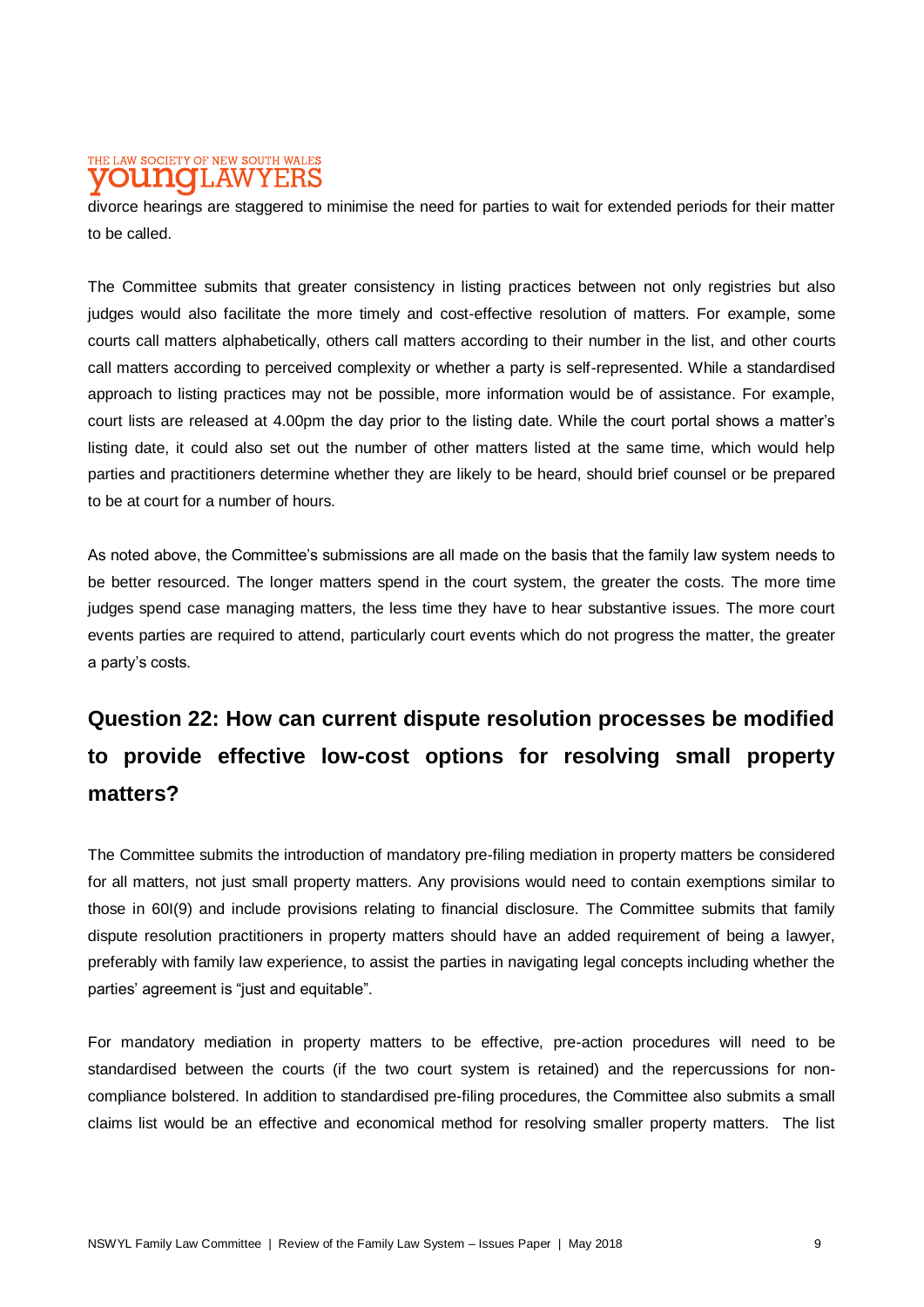#### THE LAW SOCIETY OF NEW SOUTH WALES T.AW DINIO

could draw on the approach adopted by in the small claims list for industrial disputes in the Federal Circuit Court where the Judge is not bound by the rules of evidence and may act in an informal matter without regard to legal form. The Judge is also permitted to correct errors in the application. The Indigenous List, currently operating in the Sydney Registry of the Federal Circuit Court provides somewhat of a template, in that the list is run in a way that is resolution-focused and with minimal emphasis on legal etiquette and procedure.

A small claims list with clear structures in place to limit hearing time would also provide structure for litigants in person and clear limits on hearing time will prevent the common situation whereby uncomplicated matters are heard for a disproportionate amount of time because a litigant in person does not understand the court's process. A small claims list would also be an opportunity for young lawyers to run a case to final determination, develop core competencies<sup>11</sup> and less adversarial advocacy skills and reduce parties' costs.

### **Question 23: How can parties who have experienced family violence or abuse be better supported at court?**

The Committee submits that greater consideration could be given to the impact of the court's current listing practices on parties who have experienced family violence, particularly, the common practice of over listing matters, matters regularly being marked "not reached" with no apparent priority afforded on the next occasion and parties being required to wait at court, in confined spaces, for hours on end without any clear explanation as to how the court list is being called or whether their matter will actually be heard. The practice of double and in some cases triple listing final hearings has the potential to force parties in the "not reached" matter to negotiate despite inequality of bargaining power and agree to a settlement that may not be in the best interests of the children or just and equitable simply because the next final hearing may be months, if not years, away and the costs of attending and preparing for the "not reached" hearing have effectively been thrown away.

While safety plans go some way in supporting parties at court, the court and court officers also need to be aware of how the calling of the list can play a part. For example, the Committee is aware of instances in which parties may bring multiple support people into court effectively filling the public gallery in an apparent attempt to intimidate the other party. While it is important the courts remain open to the public, the Committee notes the experience of some practitioners in courts when the court officer essentially triages

 $11$  As referred to at Question 41 of the Issue Paper.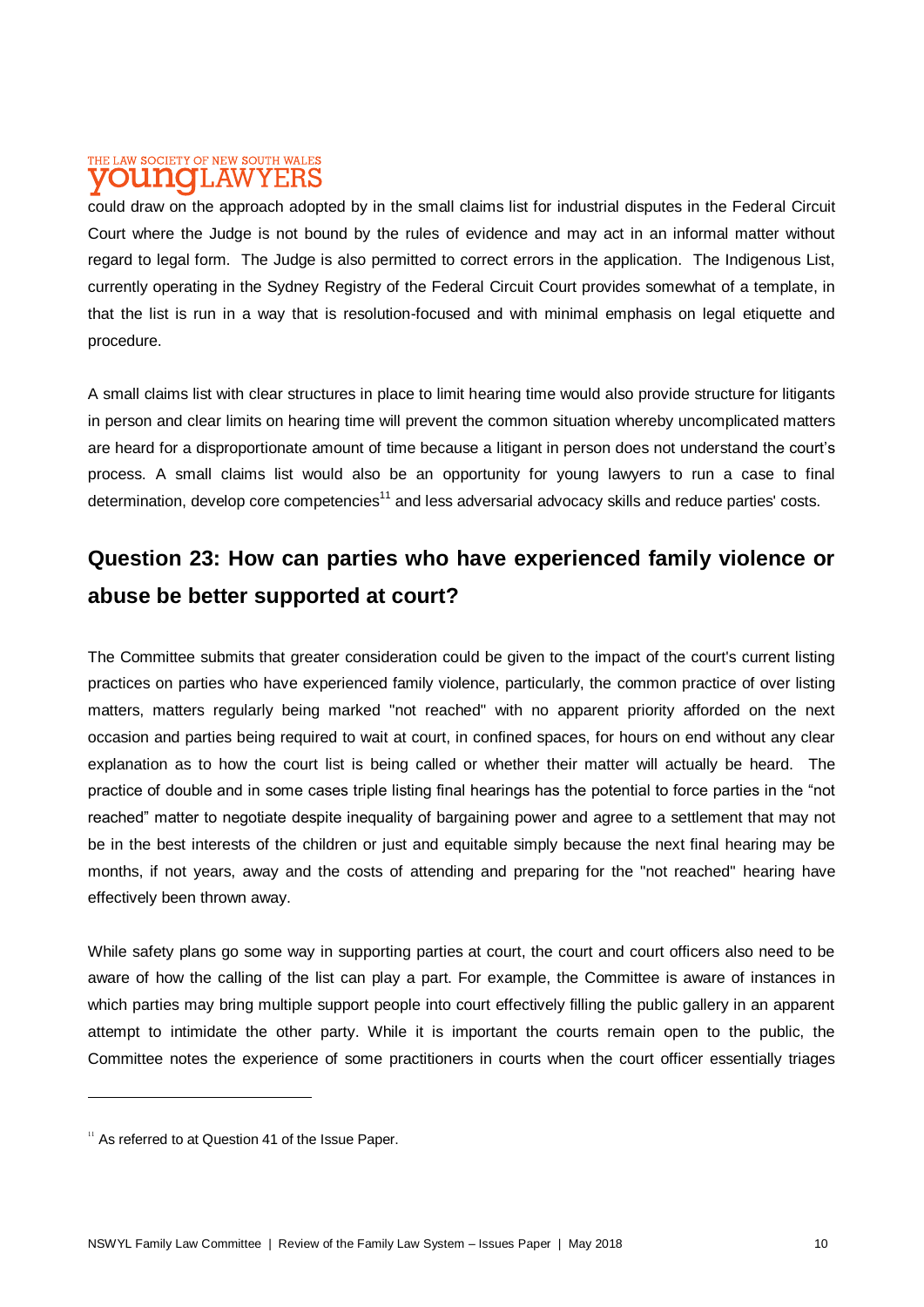#### THE LAW SOCIETY OF NEW SOUTH WALES **OUNCLAWYERS**

matters and calls through the list in, say, groups of three, limiting the number of people in the courtroom at any one time which may be less intimidating for particularly vulnerable parties. Safety plans also appear to be underutilised in regional and rural registries, particularly those that sit in the Local Court, due to lack of resources (such as one security guard and no safe rooms) and apparent tensions between Local Court staff and court staff (such as the Federal Circuit Court security guard restricted to the courtroom and not able to deal with issues that occur elsewhere).

The Committee notes the scarcity of appropriately qualified and trained family violence support workers outside cities and the larger regional registries and submits ongoing and increased funding for family violence support services be extended to ensure regional registries are not left behind.

### **Question 25: How should the family law system address misuse of process as a form of abuse in family law matters?**

The Committee submits the use of costs orders is the most effective way to prevent a misuse of the court process as a form of abuse. Whilst the Act already allows the making of costs orders, Committee Members' experience is that costs orders are rarely made, particularly in the early stage of a matter, and the most common order is simply to reserve a party's costs. Where very few matters make it to final hearing, the reservation of a party's costs has little practical impact on the non-compliant party.

The Committee submits that a simplification of the costs process and consideration and a specific section relating to the non-compliance with procedural directions, with limited considerations, is an appropriate way to discourage and deal with misuse of process as a form of abuse. The Committee submits that the simplification of the provisions and considerations relating to costs particularly for the non-compliance with procedural directions would encourage their use and therefore their effectiveness. As part of the simplification of costs provisions, the courts' costs schedules should be harmonised and costs made in accordance with the schedules should require limited reasons (as opposed to, say, making an order for party-party costs or costs on an indemnity basis).

The Committee submits other mechanisms that should deal with abuse of process, including provisions relating to vexatious proceedings, are rarely used in practice and ought to be simplified.

### **Question 28: Should online dispute resolution process play a greater role in helping people to resolve family law matters in Australia? If so,**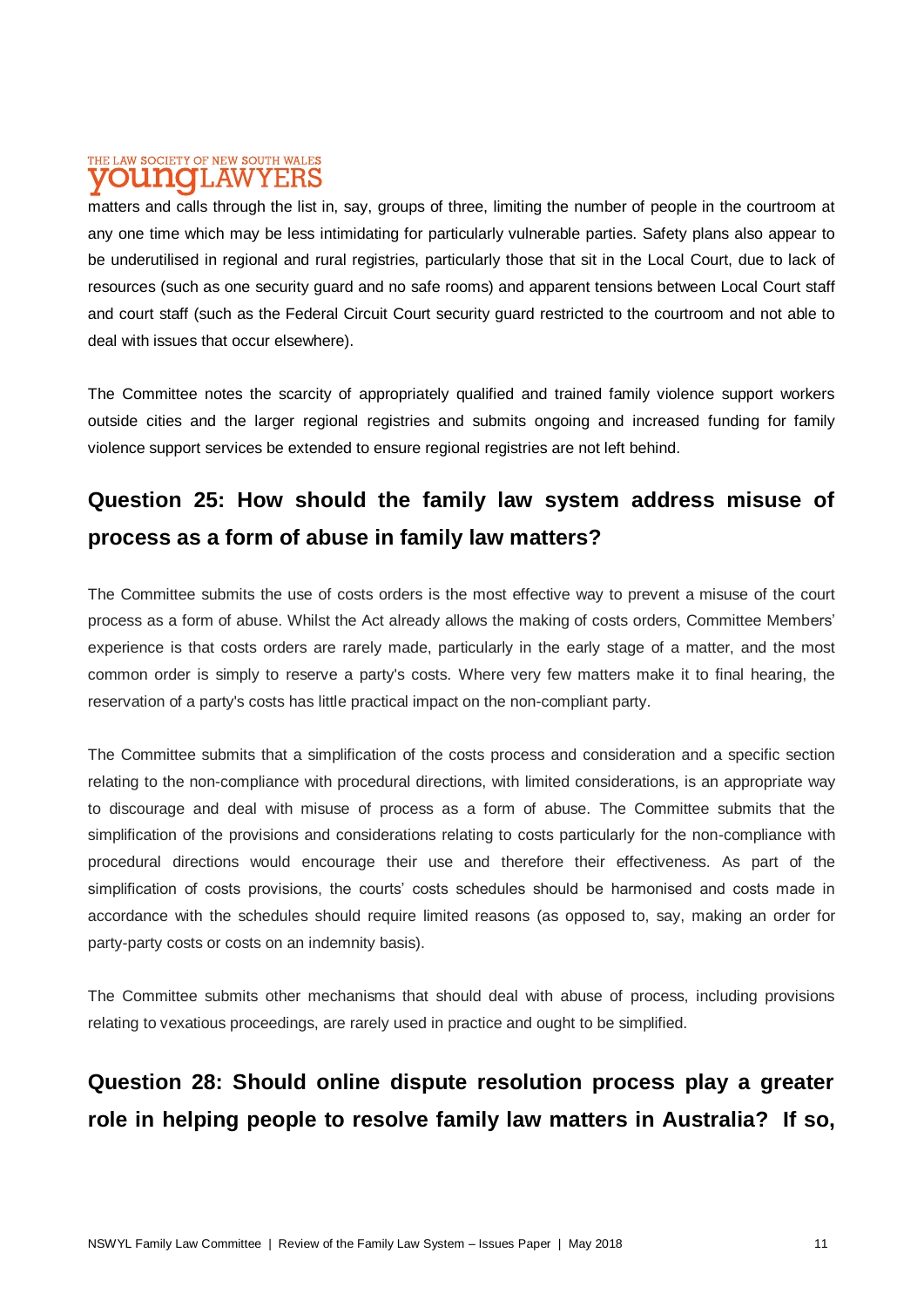#### THE LAW SOCIETY OF NEW SOUTH WALES **VOUNOLAWYERS**

### **how can these processes be best supported, and what safeguards should be incorporated into their development?**

As submitted in response to Question 9, access to the family law system will be improved through the increased use of technology. The Committee submits online dispute resolution should play a greater role in family law matters for two key reasons:

- 1. Online dispute resolution will facilitate engagement for people in rural and regional areas.
- 2. Online dispute resolution may also be a useful tool in matters involving allegations of family violence where parties do not want or cannot be in the same room but nevertheless want to try and resolve their dispute without the need to commence proceedings.

To support the move, Family Relationships Centres will need to have appropriate video conferencing facilities and should not require special hard or software for parties to participate. In addition to current considerations about the appropriateness of dispute resolutions, specific safeguards will need to be in place to ensure the mediation is operated in a secure manner.

### **Question 41: What core competencies should be expected of professionals who work in the family law system? What measures are needed to ensure that family law system professionals have and maintain these competencies?**

The Committee submits family law practitioners should be required to undertake a percentage of their Continuing Professional Development (CPD) points in family law related topics. Specific training in identifying and dealing with matters involving family violence should also be expected.

The Committee submits family law should be a mandatory subject at law school and added to the 'Priestley 11'.

#### **Question 43: How should concerns about professional practices that exacerbate conflict be addressed?**

The Committee again submits that reducing delays in the family law system is a key to reducing conflict between parties, whether or not it is exacerbated by professional practices or the parties themselves. Delays in the court system give the emotionally or financially stronger party a strategic advantage and the longer the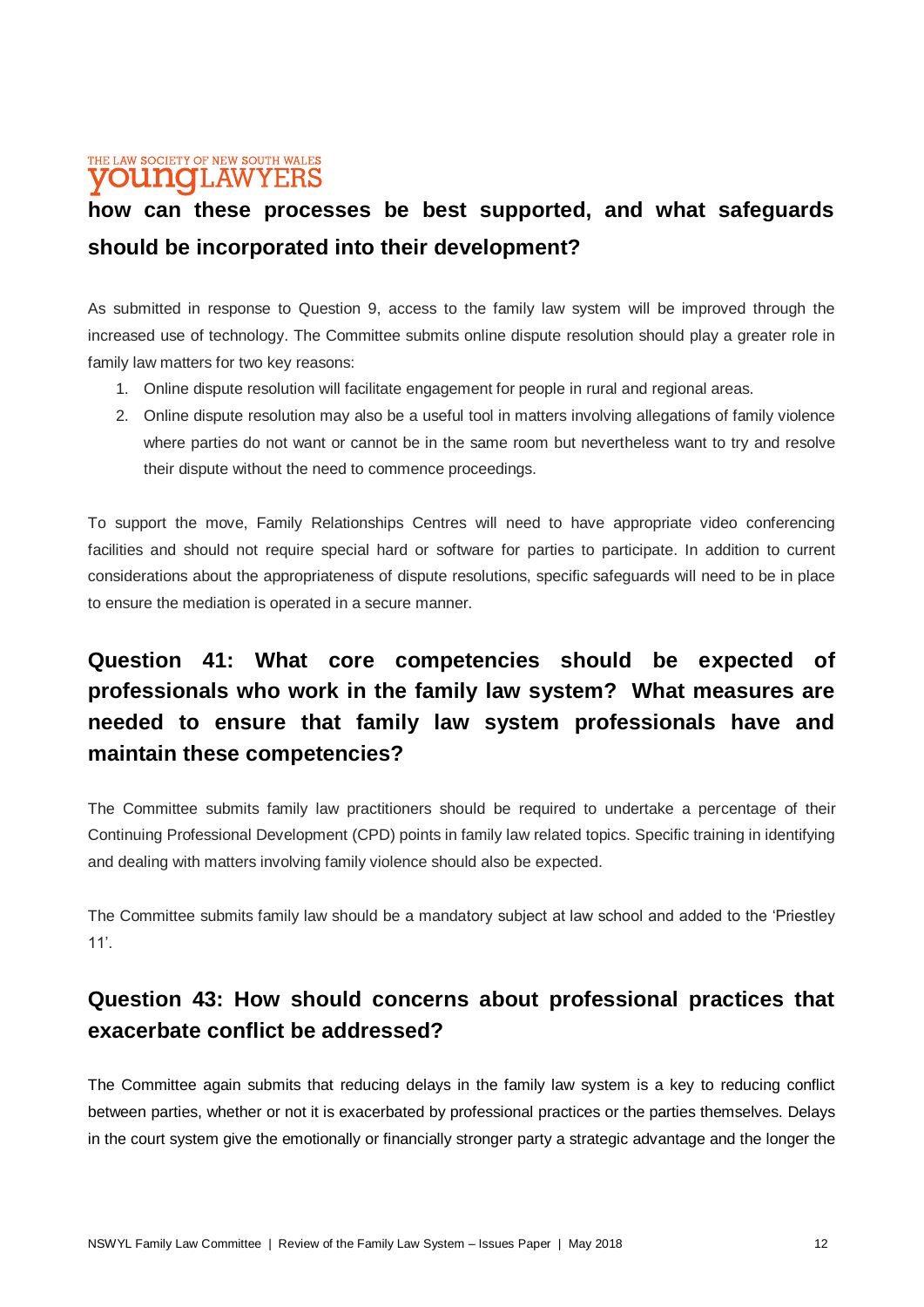#### THE LAW SOCIETY OF NEW SOUTH WALES T.AW ninalo

matter is in the court system the greater the likelihood that a party will file additional interim or procedural applications, exacerbating conflict, increasing costs and further contributing to the delays in the court system.

The Committee submits that in addition to the comments made at Question 41 above, some professional practices are exacerbated by inappropriate levels of supervision of young lawyers. Appropriate supervision of young lawyers by their supervising partners not only ensures young lawyers are able to effectively manage clients and navigate the court system in a resolution focused way but it also assists them in dealing with tactics that may be employed by other professionals that have the effect of exacerbating the conflict between the parties. The Committee has taken an active role in ensuring young lawyers are afforded opportunities for professional development, principally through the Professional Skills Series held at the Parramatta registry of the Federal Circuit Court and programs such as Confidence in the Courtroom.<sup>12</sup> Such programs depend on the willingness of judicial officers and senior practitioners to contribute their time and knowledge and are often limited to the city registries. The Committee submits that the more programs that are available, particularly programs that link the court to the profession, the better outcomes are likely to be for not just young lawyers but the profession as a whole.

#### **Question 44: What approaches are needed to promote the wellbeing of family law system professionals and judicial officers?**

The Committee, along with the Law Society of NSW, has repeatedly called on the government to ensure the family law system is adequately funded.<sup>13</sup> Ensuing the family law system is adequately funded is the best way to promote the wellbeing of family law professionals, including judicial officers. The Committee notes it is not uncommon to hear judicial officers in the Sydney registry complain to the profession that their workload is untenable and the reason for extensive delays. The Committee submits that a simplification of the Act and Rules (and preferably a one-court system) along with greater judicial resources (including ensuring retired judges are replaced without delay), will reduce judges' workloads and reduce delays in the family law system. The Committee submits that the current delays, which can see matters languish in the system for at two to three years as a minimum, does not promote the wellbeing of the parties, practitioners or judicial officers.

<sup>&</sup>lt;sup>12</sup> The Law Society of New South Wales, *Family Law Committee* <https://www.lawsociety.com.au/legalcommunities/NSW-young-lawyers/committees/family-law>

<sup>&</sup>lt;sup>13</sup> See, eg, The Law Society of NSW, 'Resources for family law courts urgently needed' (Media Release, 7 December 2017) and 'Courts and family law services face less certainty amidst more pressure' (Media Release, 23 November 2017).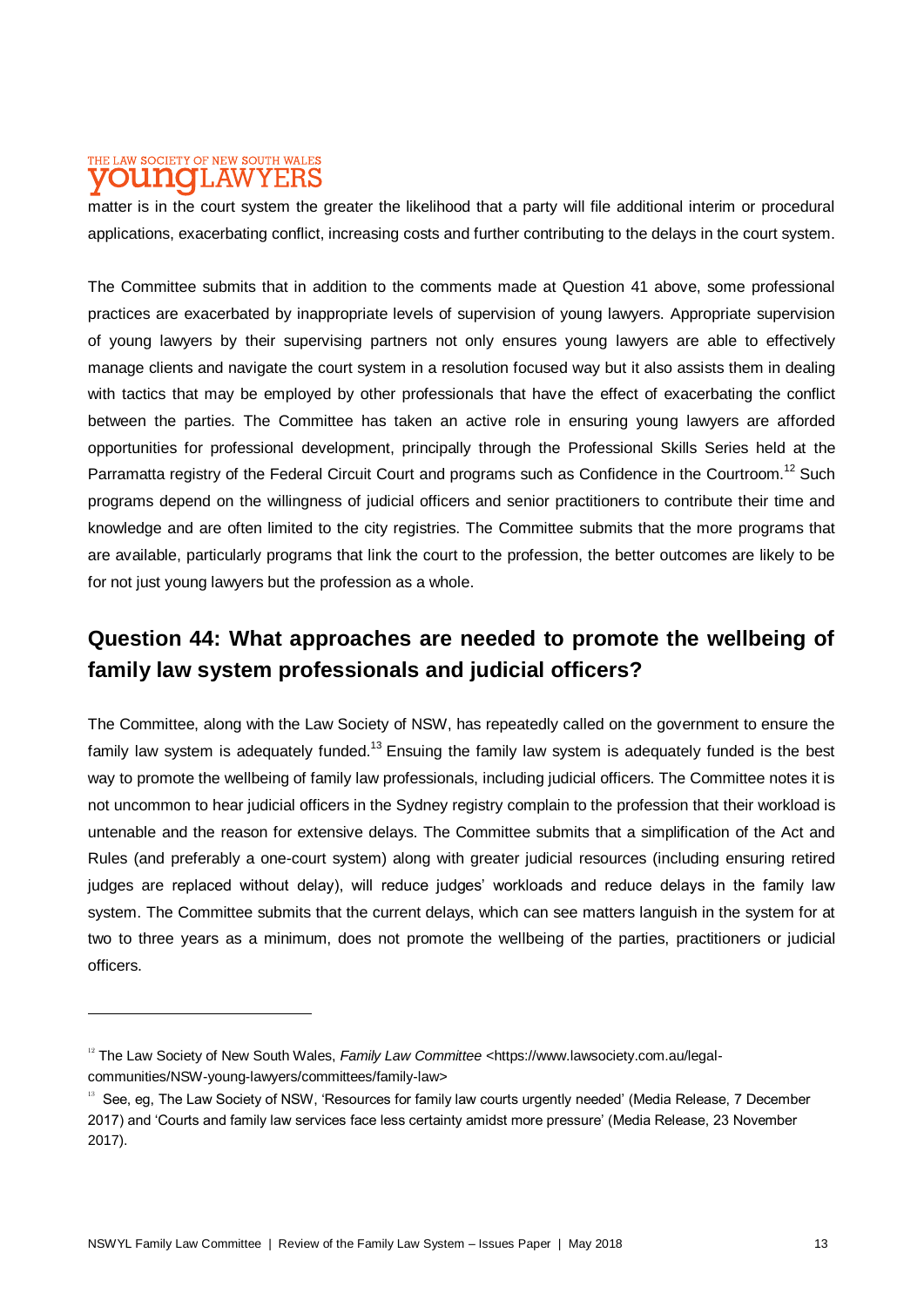#### THE LAW SOCIETY OF NEW SOUTH WALES **VOUNOLAWYERS**

 $\overline{a}$ 

### **Question 45: Should s 121 of the** *Family Law Act* **be amended to allow parties to family law proceedings to publish information about their experiences of the proceedings? If so, what safeguards should be included to protect the privacy of families and children?**

The Committee notes the natural tension between the principles of open justice and the protection of privacy, particularly for children. The Committee does not support any amendment to s121 that would breach a child's right to privacy.<sup>14</sup> The Committee submits that any amendment to s121 should be limited to a consideration of whether the restrictions end after the matter has concluded and is no longer before the courts or the child has turned 18. The Committee can foresee situations where children and parties wish to discuss or publish their experiences for a legitimate purpose well after proceedings have concluded<sup>15</sup> which would be a breach of s121 in its current form.

### **Question 47: What changes should be made to the family law system's governance and regulatory process to improve public confidence in the family law system?**

The Committee submits the establishment of an independent, accountable and effective complaint system is an important feature in improving the public's confidence in the family law system. The current system is such that complaints (usually about delays in the delivery of judgment) are made to the Chief Judge of the relevant court and, for the most part, there appears to be no oversight or transparency as to how complaints are handled. There is also no prescribed timeframe for which complaints are to be processed and resolved, if ever and there is no effective remedy or recourse if the complaint is not resolved. For example, the Committee is aware of a number of cases where judgements have not been delivered for years, without any explanation or recourse to the parties. The Committee submits that the implementation of a more structured regulatory process would address those concerns and increase the public's confidence in the system.

<sup>&</sup>lt;sup>14</sup> Convention on the Rights of the Child, opened for signature 20 November 1989 (entered into force 2 September 1990), article 16.

<sup>&</sup>lt;sup>15</sup> See, eg, *Carter* [2018] FamCAFC 45 in which a 53 year old man sought access to his parents' 1977 court file to "make some sense" of why his family had become "dysfunctional".